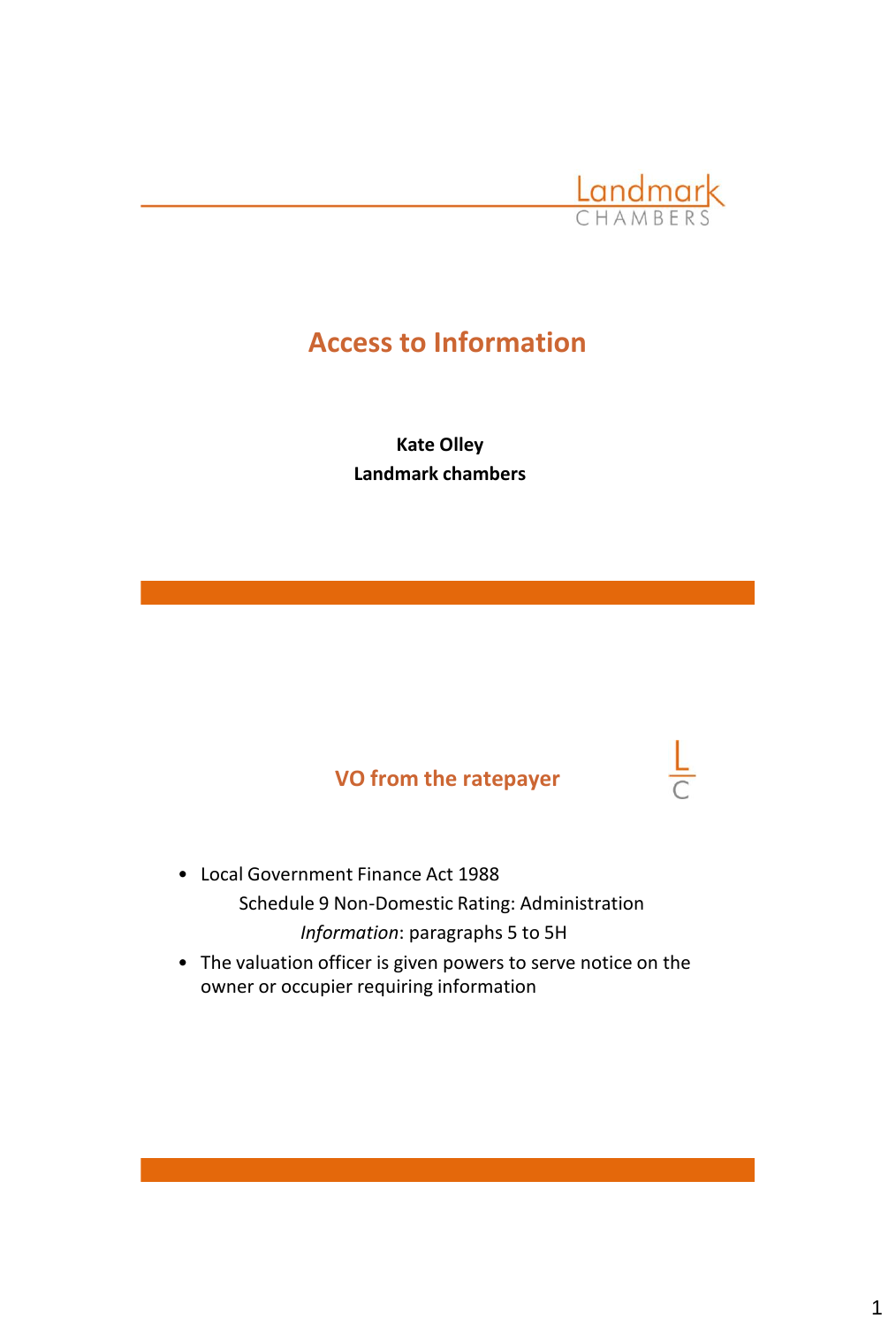- Para 5: VO **serves a notice**
- On a person who is **an owner or occupier** of a hereditament
- Requesting him to supply to the officer *information*
	- Specified in the notice and
	- Which the officer **reasonably believes** will assist him in carrying out functions conferred or imposed on him
	- The notice must state that the officer so believes
- The person on whom the notice is served *shall* supply the information requested in the manner and form specified in the notice- with a *criminal* penalty for a *false statement*

- "information … which the officer reasonably believes will assist him": NB the corresponding provision under the General Rate Act 1967 s82(1) was "such particulars as may be reasonably required" which was based on similar wording in s.58(1) of the Local Government Act 1948.
- In *Watney Mann Ltd v Langley* **[1966] 1 QB 457** Thompson J. held that, in a true construction of s.58(1) of the 1948 Act, the words "reasonably required" meant "reasonably necessary" and not "reasonably demanded": the test was whether the particulars were necessary to a prudent and reasonable valuation officer.
- In the *Watney Mann* case the VO required particulars of the quantities of goods supplied by the brewers to their licensed premises for each of the three accounting years preceding service of the notice. It was held that those particulars were reasonably required since knowledge of the actual trade was necessary for the proper performance of the VO's duty.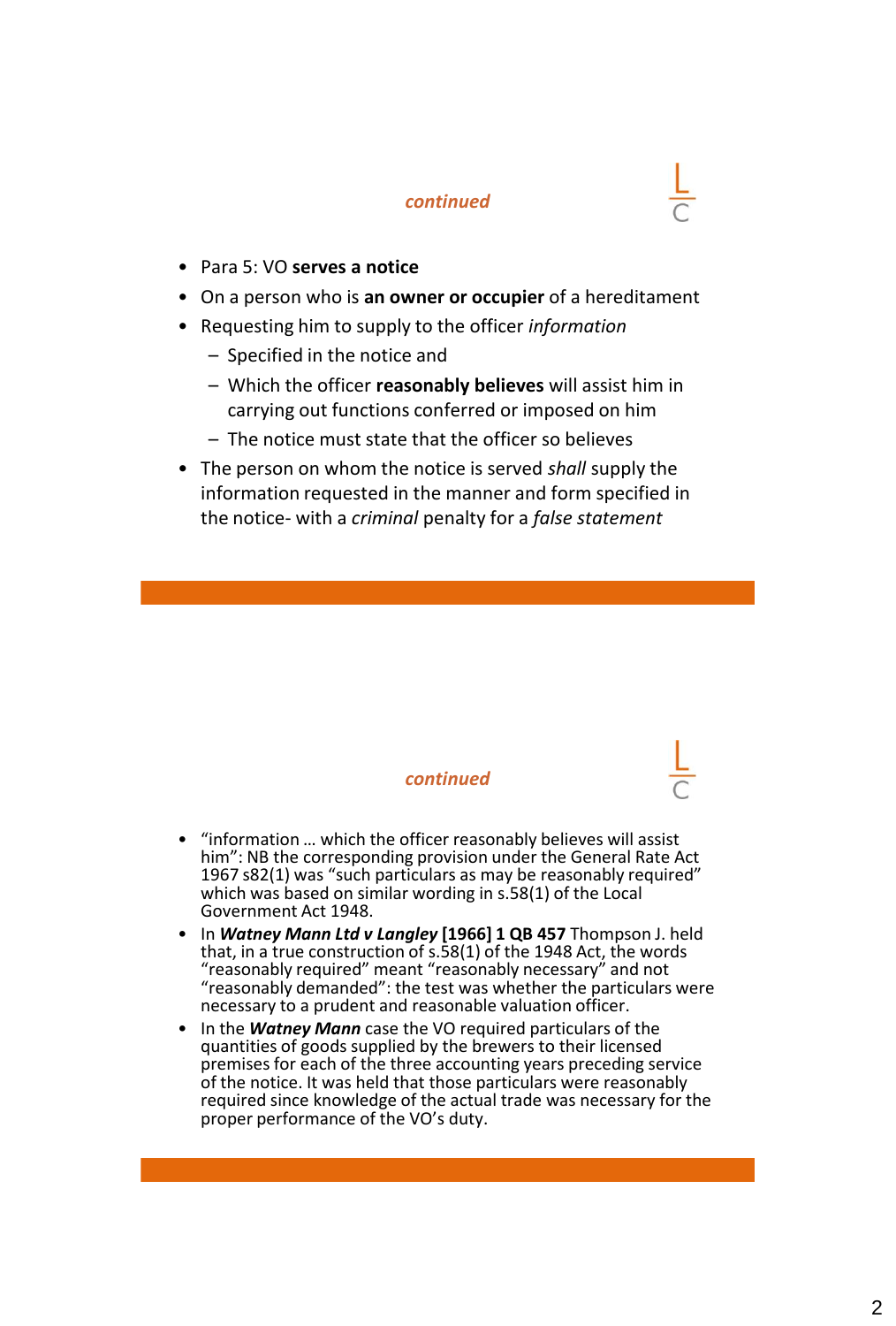- A **penalty** applies (see para 5A) for **failure to supply** the information within 56 days starting with the day the notice was served- the VO serves a penalty notice
- The VO may mitigate or remit any penalty imposed (see para 5B)
- It is also recoverable to the VO as a civil debt due to him, after the end of the appeal period/appeal:
- **Right of appeal** (see para 5C) to the Valuation Tribunal *within 28 days of service of the penalty notice* if the person is aggrieved by the imposition of a penalty under para 5A, on the grounds that
	- There was a **reasonable excuse** for not complying with the information notice or
	- The information requested is **not in the possession or control** of the appellant

#### *continued*

• VO may also (see para 5H) serve a notice on the billing authority to supply him with the name or address of a person on whom a notice under para 5 or 5A is to be served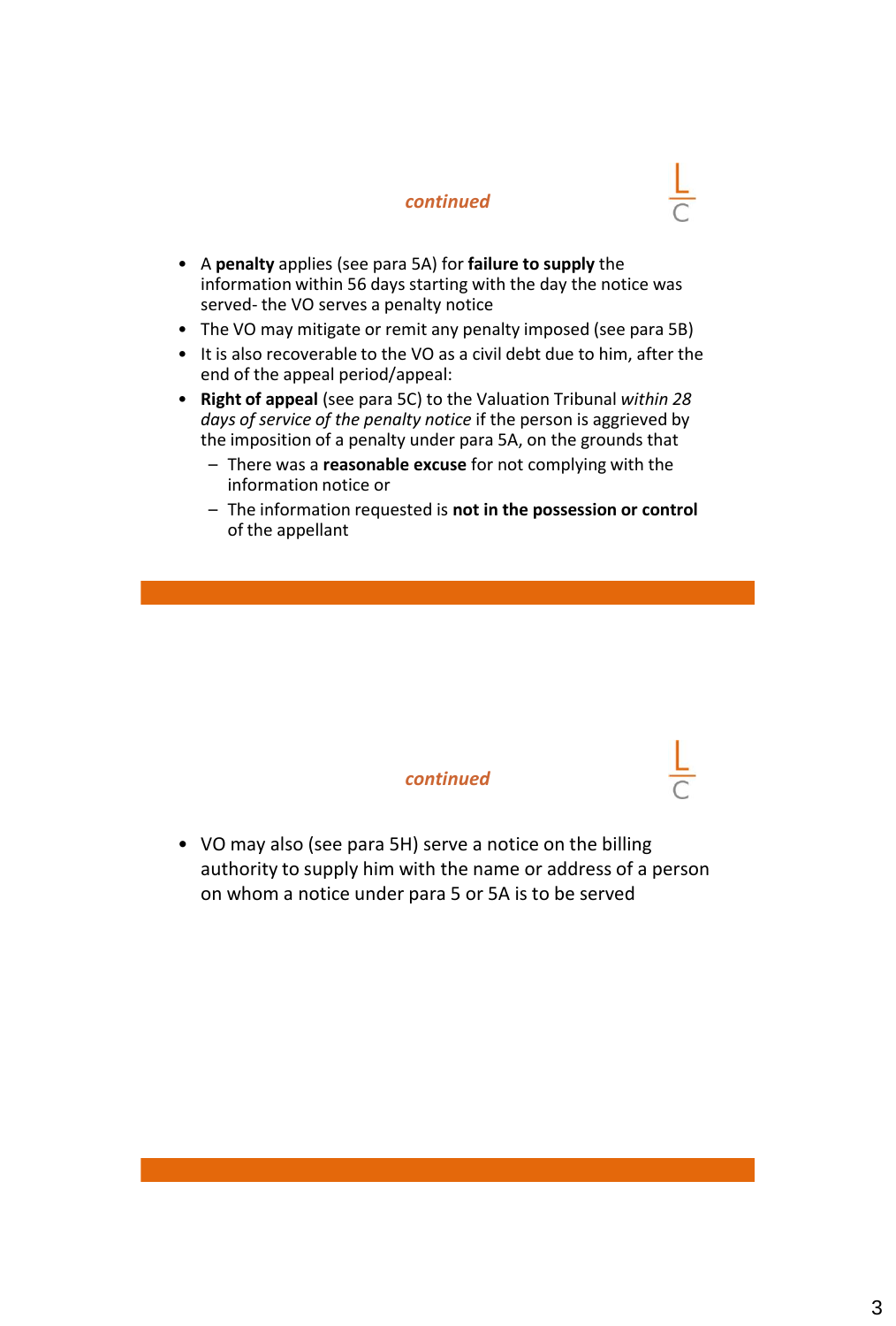- 
- *Allchin v Williamson (VO)* **[1966] R.A. 297**, the Lands Tribunal said that it would be an unreasonable requirement for a notice to require an occupier to give particulars of areas which the VO could obtain by means of his power of entry for survey.
- *Bournemouth & West Hampshire Water Plc v Central Valuation Officer* **[2008] RVR**, a valuation tribunal upheld a penalty notice issued by the VO to a water company for non-compliance with the VO's request for information relating to repair, maintenance and renewal costs since:
	- (i) the company did not have a reasonable excuse for not complying because whilst there may have been information made available to the OFWAT regulator, it was in a different format to that requested by the VO, and it was not for the company to dictate the format of how information should be provided to the VO; and
	- (ii) the information would have at some point been in the ownership of the company, and it was irrelevant and not a consideration that the company did not have the resource to supply the information in a timely manner- it was the responsibility of a company to ensure that adequate records were retained in a manner that permitted information to be retrieved in such form and manner as was specified by a VO.

## **Use of information/confidentiality**

- Commissioners for Revenue and Customs Act 2005
- Use of information
	- Section 17- information acquired by R&C in connection with a function may be used by them in connection with any other function
	- Subject to any prohibition imposed by other enactmentsincludes the Data Protection Act 1998 and the Human Rights Act 1998
- As the explanatory note to the Act states, prior to the formation of HMRC information could be passed between the Inland Revenue and Customs and Excise through statutory gateways. This section enables the department to pool all its information, irrespective of the purpose for which it was originally obtained.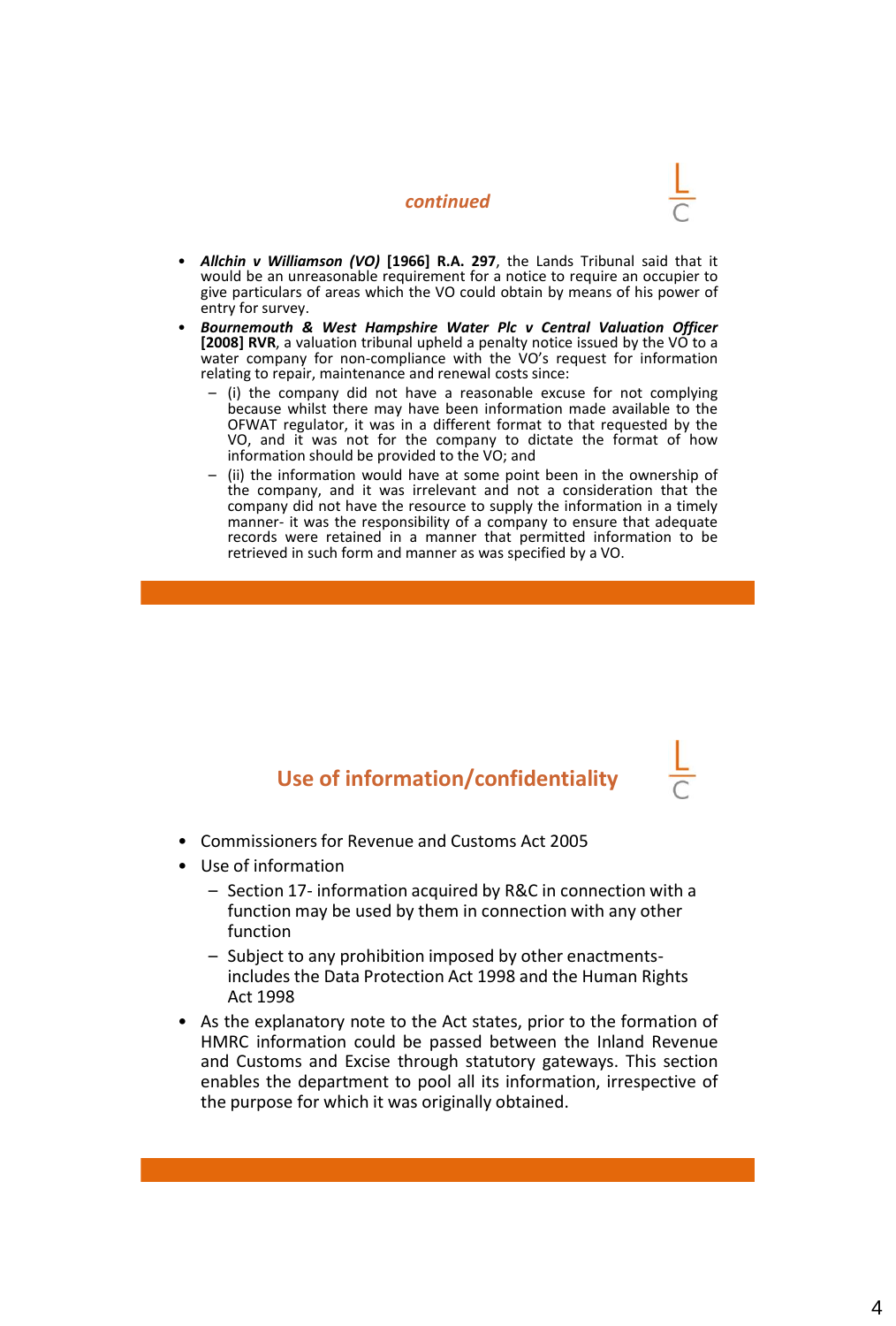- Confidentiality
- Section 18- sets out the statutory duty of officers, Commissioners (and others acting on their behalf, and their committees) not to disclose information held by HMRC unless authorised to do so- and sets out the circumstances where disclosure may be allowed. Section 3 provides that Commissioners and officers newly appointed to HMRC shall make a declaration acknowledging this duty.
- *Officials* may not disclose information which is held by them in connection with a *function of HMRC*

- But that does not apply to a disclosure which is made
	- for the purposes of a function of HMRC and does not contravene any restrictions imposed by the Commissioners
	- in accordance with ss20/21
	- for the purposes of civil proceedings or a criminal investigation/proceedings (inside or outside the UK) relating to a matter in respect of which HMRC have functions
	- pursuant to an order of a court
	- to HM Inspectors of Constabulary for the purposes of an inspection under s27
	- to the Independent Police Complaints Commission for the purpose of the exercise of a function under s28
	- with the consent of each person to whom the information relates
- And is subject to any other enactment permitting disclosure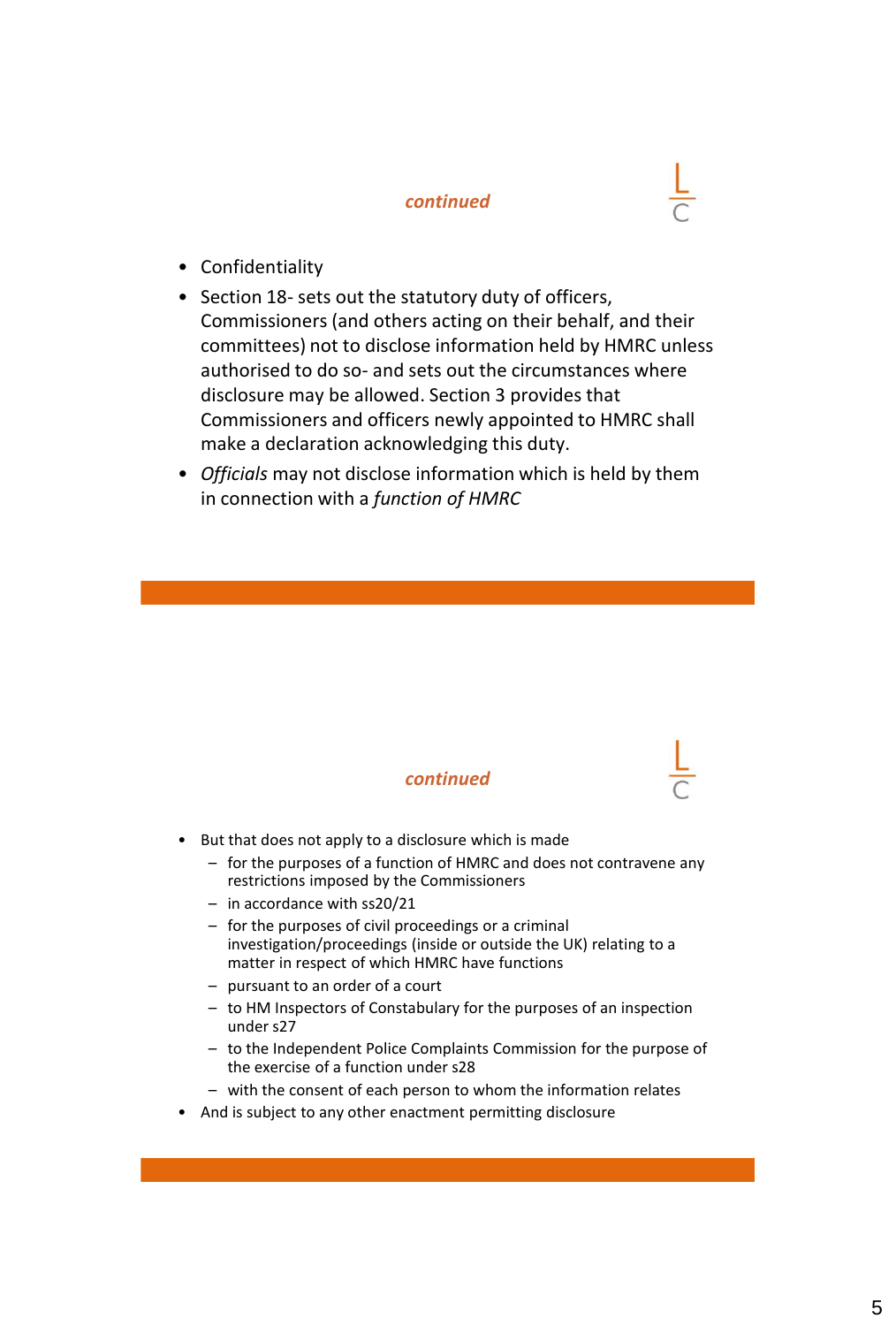- 
- Section 19- makes unauthorised disclosure of 'revenue and customs information' relating to an identifiable person (either **specified in the disclosure** or **can be deduced from it**) a criminal offence carrying a maximum penalty of imprisonment for up to 2 years and an unlimited fine. This widened the previous criminal offence of unauthorised disclosure of information held in relation to tax and other functions, which did not cover information obtained in the course of Customs' non-revenue functions.
- *"revenue and customs information relating to a person"* means information about, acquired as a result of, or held in connection with the exercise of a function of the Revenue and Customs in respect of the person; but does not include information about internal administrative arrangements of HMRC (relating to Commissioners/officers/others).
- Defence: proof of reasonable belief that
	- The disclosure was lawful
	- The information had already and lawfully been made available to the public

- Section 20- Public Interest Disclosure (with reference to the s18 exceptions)
- Sets out the conditions and circumstances under which the Commissioners may if satisfied that it is in the public interest instruct, officers to disclose confidential information:
	- Of a kind to which any of ss20(2)-(7) apply, eg
		- Disclosure to a person exercising public functions/for the purposes of the prevention or detection of crime/comply with an obligation of the UK or HMG under an international/other agreement relating to the movement of persons, goods or services
		- Disclosure to a body which has responsibility for the regulation of a profession, relates to misconduct on the part of a member of that profession and relates to a function of **HMRC**
	- Orspecified in regulations made by the Treasury-s20(8)
		- Relating to national security, public safety, public health or the prevention/detection of crime
- Section 21- Disclosure to a prosecuting authority for advice or for the commencement of criminal proceedings. Information disclosed in this way is subject to ongoing confidentiality safeguards .
- Section 22 confirms that nothing in sections 17-21 authorises the making of a disclosure which contravenes the Data Protection Act 1998 or prohibited by the Regulation of Investigatory Powers Act 2000. Similarly, section 23 clarifies the interaction between the confidentiality sections and the FOIA 2000 (information the disclosure of which is prohibited by s18 CRCA is *exempt information* under s44(1) FOIA if it would specify/enable the deduction of the identity of the person to whom it relates.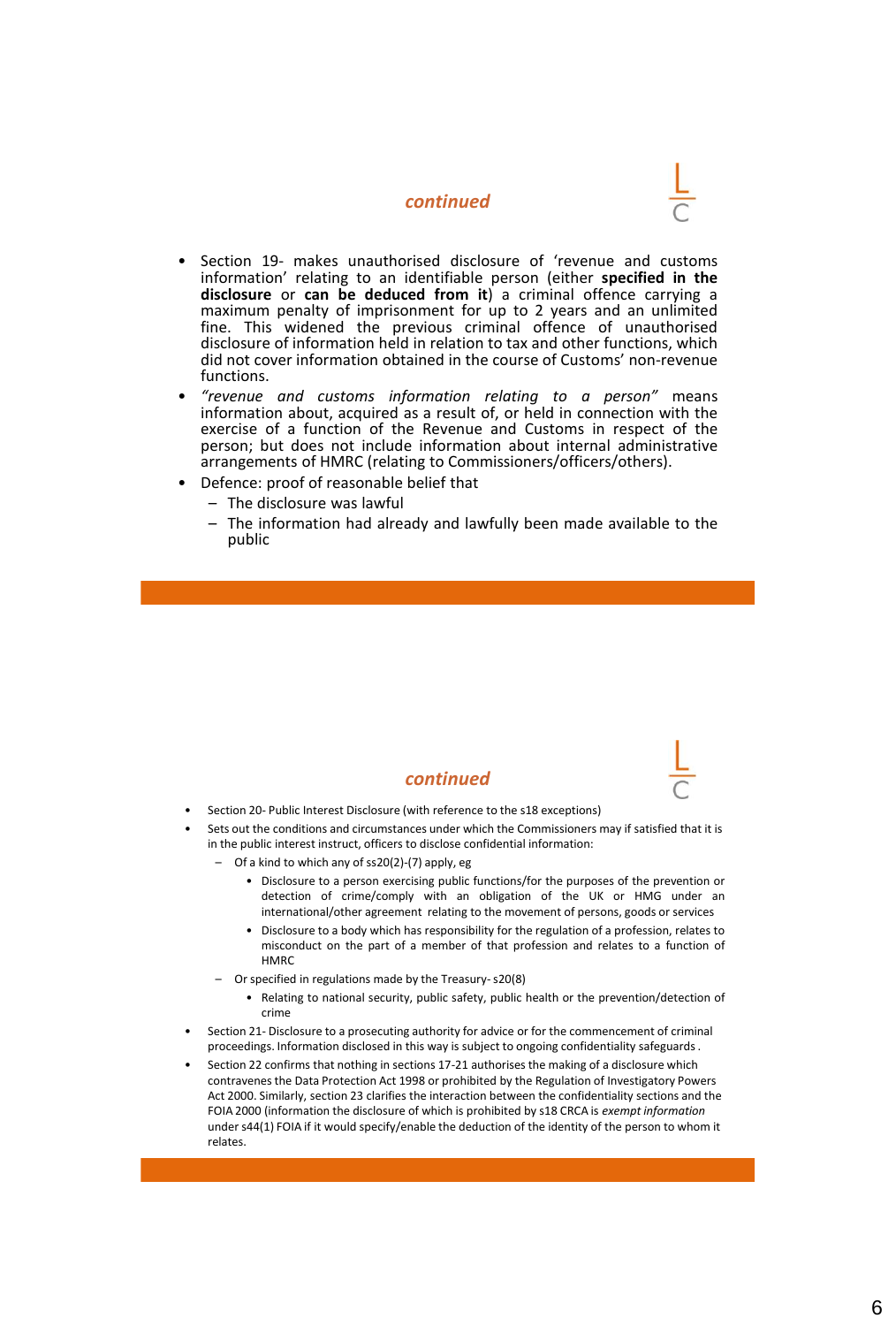## **The new regulations:** *Check, Challenge, appeal*

- Non-Domestic Rating (Alteration of Lists and Appeals) (England) (Amendment) Regulations 2017/155, amending the 2009 Regulations SI 2268
- From 1st April 2017
- Apply only to the new 2017 rating lists
- Insertion of new paragraphs 4A to 4F after Regulation 4 of the 2009 Regulations

- A person cannot make a proposal in respect of a hereditament unless a check of information about the hereditament has been completed: Reg 4A
- A check means the steps in Regs 4B to 4F
- The check is completed on the date the VO serves a notice under Reg 4F(1) or the date the check is taken to be completed: see Reg 4F(3)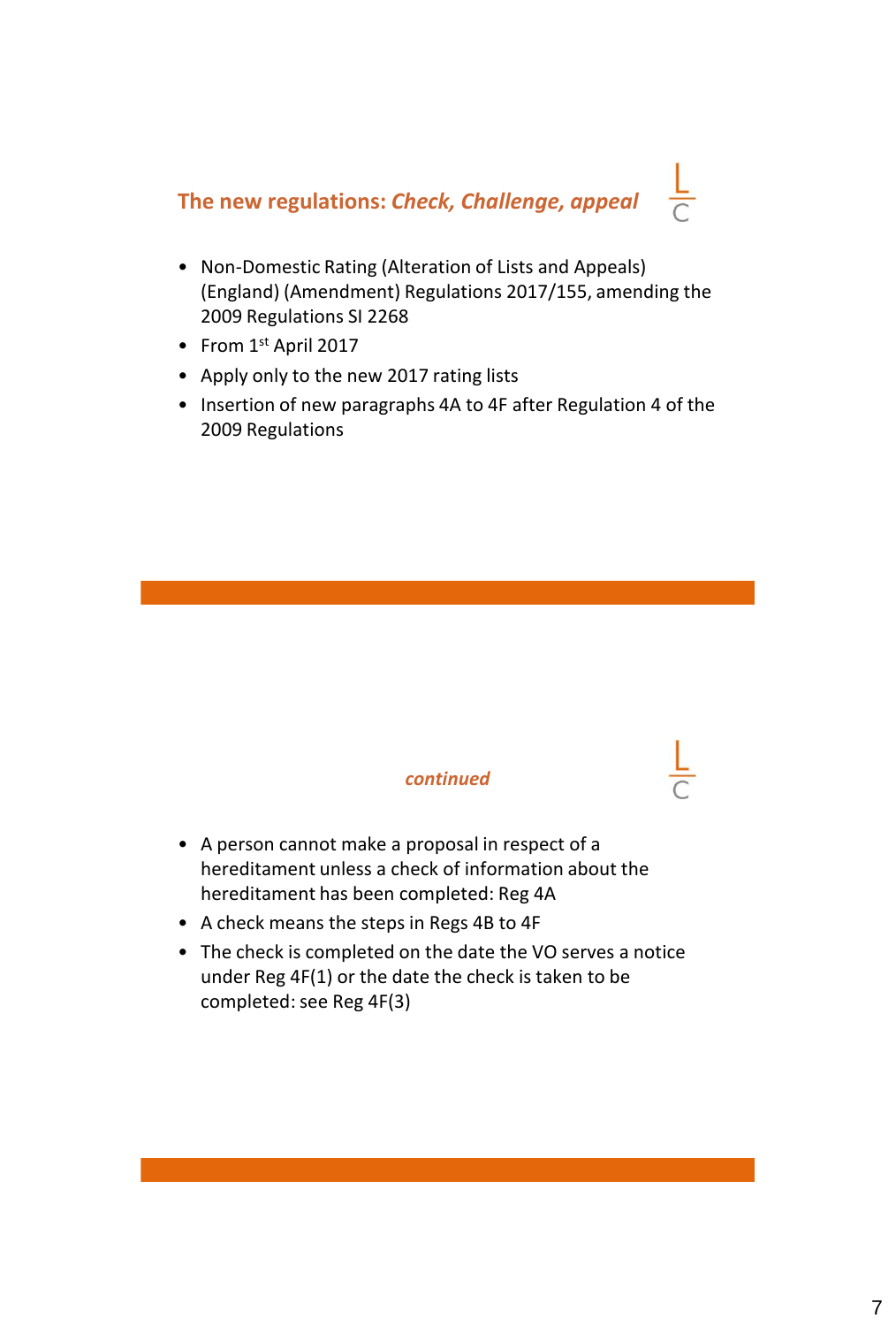- A person cannot make a proposal in relation to a hereditament before requesting from the VO, information which the VO holds about the hereditament: Reg 4B
- That must be done using the VO's electronic portal (unless agreed otherwise)
- On receiving the request, the VO must then provide the person with that information if it
	- Reasonably relates to any of the grounds set out in Reg 4 and
	- The VO considers it reasonable to provide the person with that information
- When providing the person with the information, if the VO is missing any factual information about the hereditament the VO may ask the person to supply it

- Reg 4C: When the information provided by the VO about the hereditament is received by the person, the person must:
	- If any of the information is inaccurate, provide the accurate information to the VO
	- Provide the VO with any missing information which has been asked for
	- **Confirm** to the VO which of the information provided by the VO is accurate, *and* that any information provided by the person is accurate
- The VO, on receiving that confirmation, then serves on the person who made it a written **acknowledgment** of receipt: Reg 4D. That must state the date on which the confirmation was received and the date of the acknowledgment.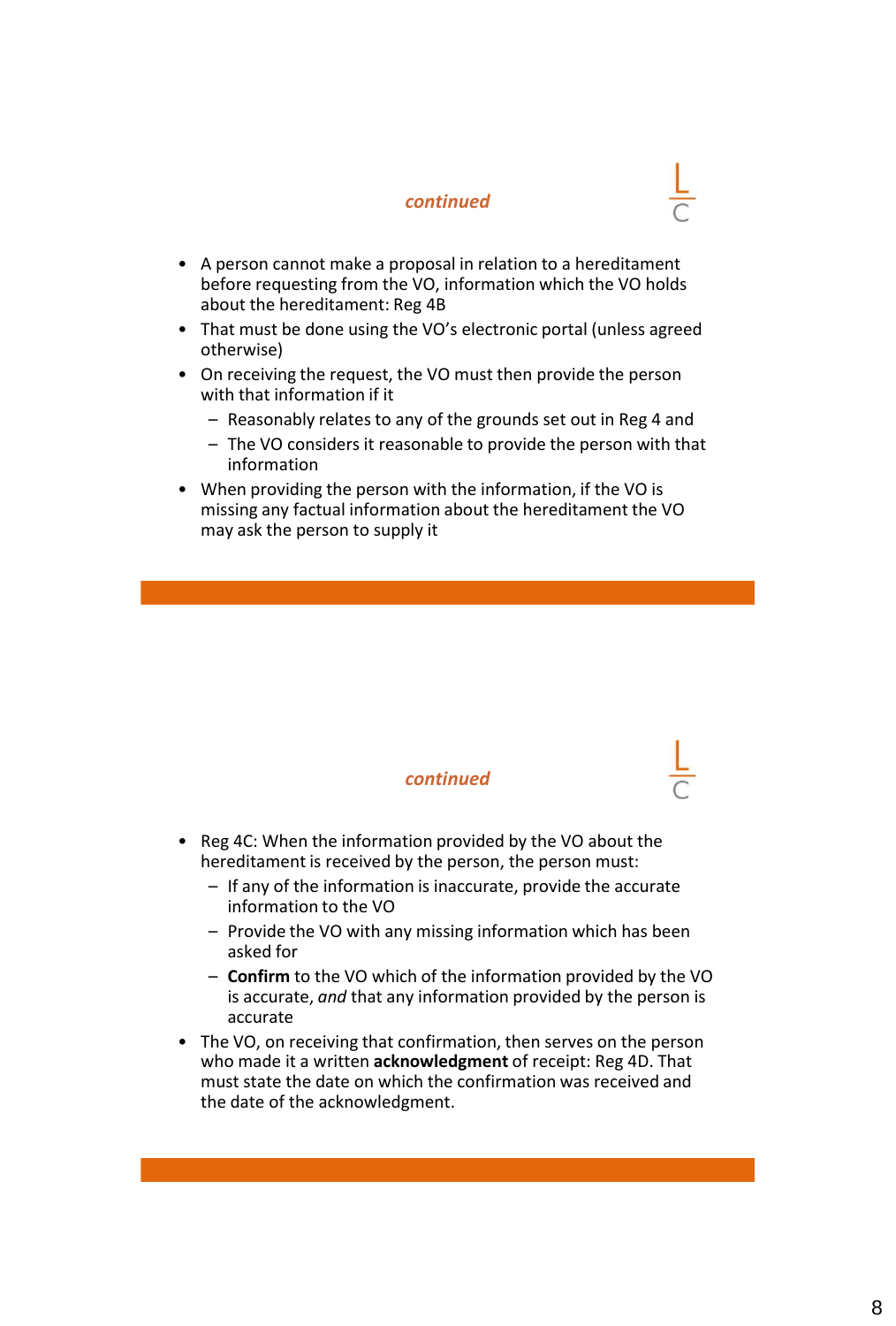- Reg 4E: when the VO receives any information provided under Reg 4C, the VO must
	- Decide if that information is accurate or inaccurate
	- Alter the list to correct any inaccuracy in relation to the RV of the hereditament or any other information shown in the list about the hereditament and
	- Update any other information the VO holds about the hereditament to correct any inaccuracy

- Reg 4F: as soon as reasonably practicable after the steps in Regs 4B-4E have been carried out, the VO must serve on the person who made the request for information (under Reg 4B) a **notice** stating that a **check has been completed** in relation to the hereditament
- It must include
	- The date on which the notice is served
	- The name of the person
	- The identity of the hereditament
	- Details of any alteration the VO made to the list as a result of the check
	- A summary of any changes the VO made as a result of the check of information the VO holds about the hereditament
	- A statement of the person's right to make a proposal
- A check is *taken to be completed* if the VO has not served a notice before the end of 12 months beginning with the date the VO received the confirmation- at the end of that period (or before the end of any longer period agreed in writing by the VO and the person)